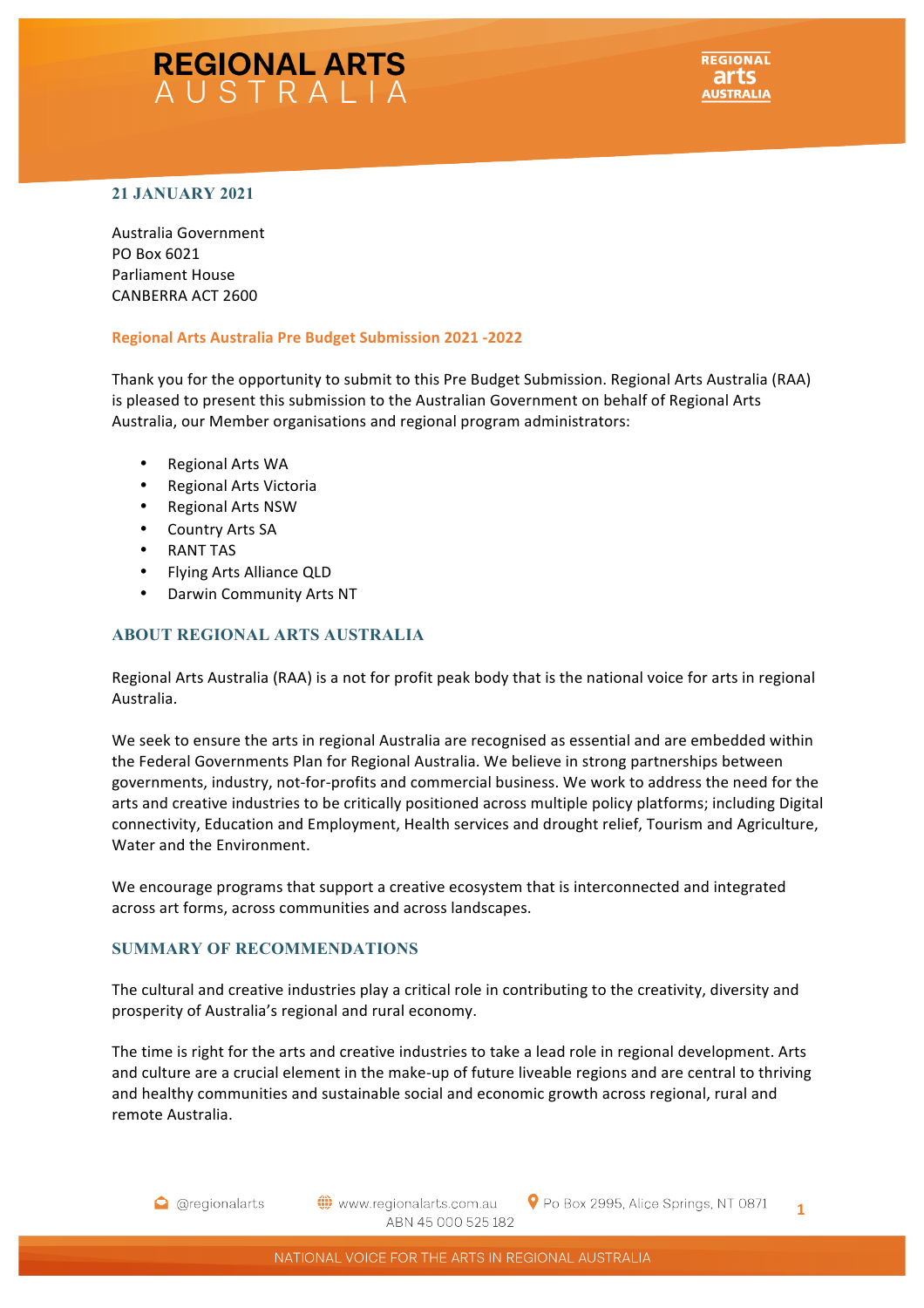

#### **WE RECOMMEND:**

- **EXTENTION TO THE REGIONAL ARTS FUND RECOVERY PROGRAM - \$10M (2021-2022)**
- **INCREASE TO THE ANNUAL REGIONAL ARTS FUND – ADDITIONAL \$2M / YEAR (\$8M OVER 4 YEARS. This would restore the fund to \$22.5m over 4 years.**
- **CORE FUNDING TO REGIONAL ARTS AUSTRALIA - \$250,000 / YEAR**

## **REGIONAL ARTS FUND**

**The Regional Arts Fund (RAF) is an extensive national program and one of the most** successful cultural programs supporting arts and culture in regional, rural and remote **Australia.**

Regional Arts Australia has been managing the RAF on behalf of the Australian Government since 2001. The fund is an extensive national regional arts grants program, delivered in partnership with state and territory members and regional program administrators. It continues to be, one of the most successful avenues for delivering targeted programs, devised by, and meeting the needs of regional Australian communities. 

The objectives of the fund are keyed closely to economic outcomes, leveraged income, community engagement, employment and professional development. All RAF projects must benefit regional people and places and must align strongly with these objectives. The program connects and builds partnerships with creative institutions while building cross industry partnerships, in health, education, tourism, jobs and growth - contributing to the wellbeing and liveability of regional communities.

#### **VALUE OF THE FUND**

#### In 2019-20 a total of \$3,174,939.19 in funding was allocated to 389 projects across all States and **Territories.**

There are currently four streams;

- 1. **Project Grants**
- **2. Quick Response Grants**
- **3. Cultural Worker Positions**
- **4. Strategic Projects**

The distribution of funds across these streams is outlined in the table below:

| Program stream        | # grants | %     | S amount granted | %     |
|-----------------------|----------|-------|------------------|-------|
| Quick Response Grants | 257      | 66.1% | 483.334.63       | 15.2% |
| <b>Project Grants</b> | 118      | 30.3% | 1,814,109.56     | 57.1% |

**Q** regionalarts

www.regionalarts.com.au ABN 45 000 525 182 P Po Box 2995, Alice Springs, NT 0871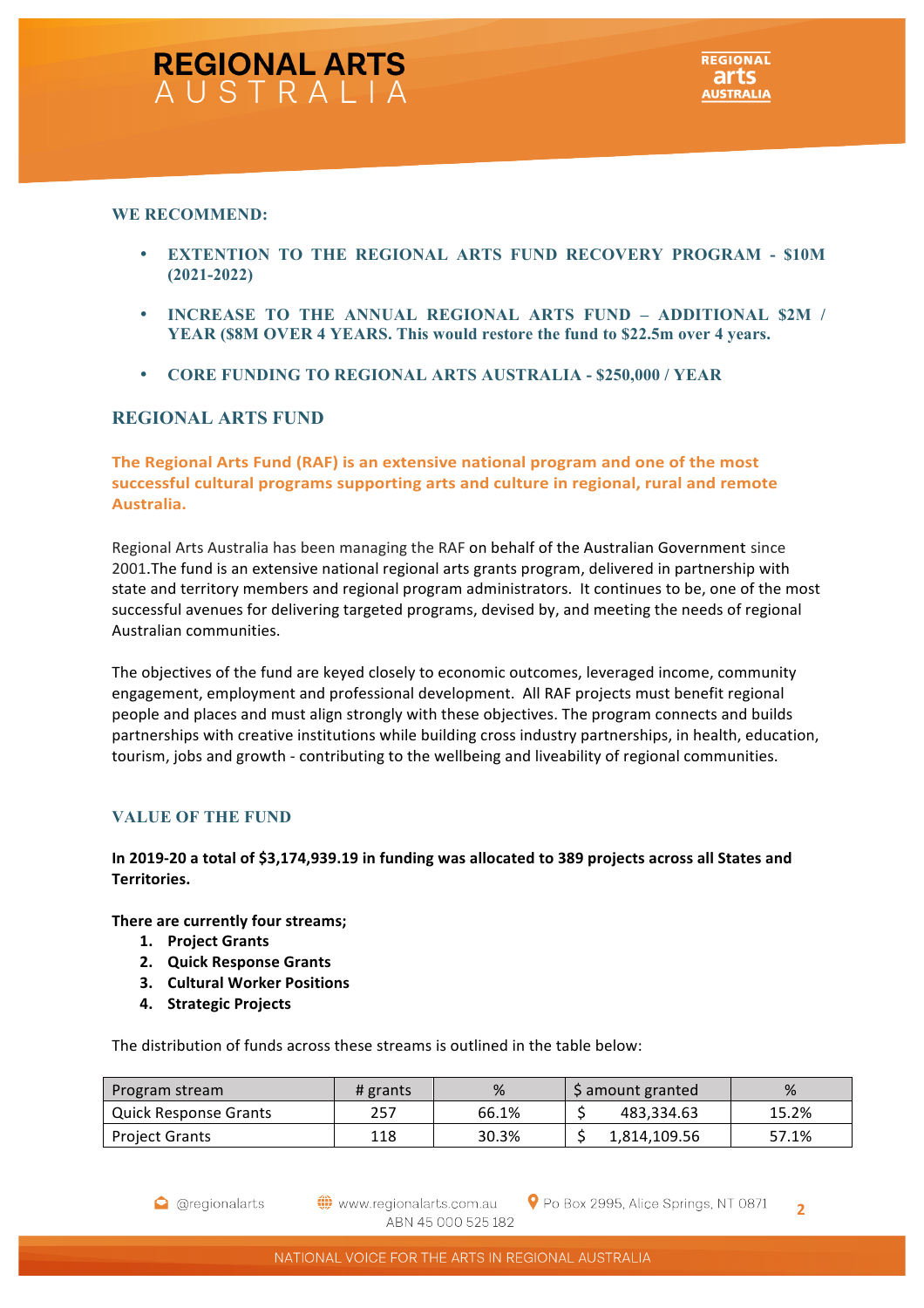| Strategic Projects               |     | 1.3% | 577,495.00   | 18.2% |
|----------------------------------|-----|------|--------------|-------|
| <b>Cultural Worker Positions</b> | a   | 2.3% | 300,000.00   | 9.5%  |
|                                  | 389 |      | 3,174,939.19 |       |



Our data shows a significant increase in the number of 'digital media' projects during 2019-20, which can be attributed to regional artists adapting their work in the wake of the pandemic and creating new ways to engage audiences and communities. This has in turn had an impact on participant numbers, which are estimated at almost 29,000 participants, a significant increase from previous years. Audience numbers are estimated to be over 4 million for the 2019-2020 year.

These large increases are due to the accessibility of digital content, which provide regional and remote arts increased access to audiences and communities.

The Regional Arts Fund produces significant Leveraged Income. Leveraged income (income from sources other than RAF and applicants themselves) was **over \$4.8million and applicant contributions** of over \$3.3 million.

**Estimated numbers of people involved in RAF projects were:** 

- **4,039,879 audience**
- **28,892 participants**
- **3,081 employment opportunities – 1.5 times 2018-2019 statistics**

**Q** regionalarts

www.regionalarts.com.au ABN 45 000 525 182 P Po Box 2995, Alice Springs, NT 0871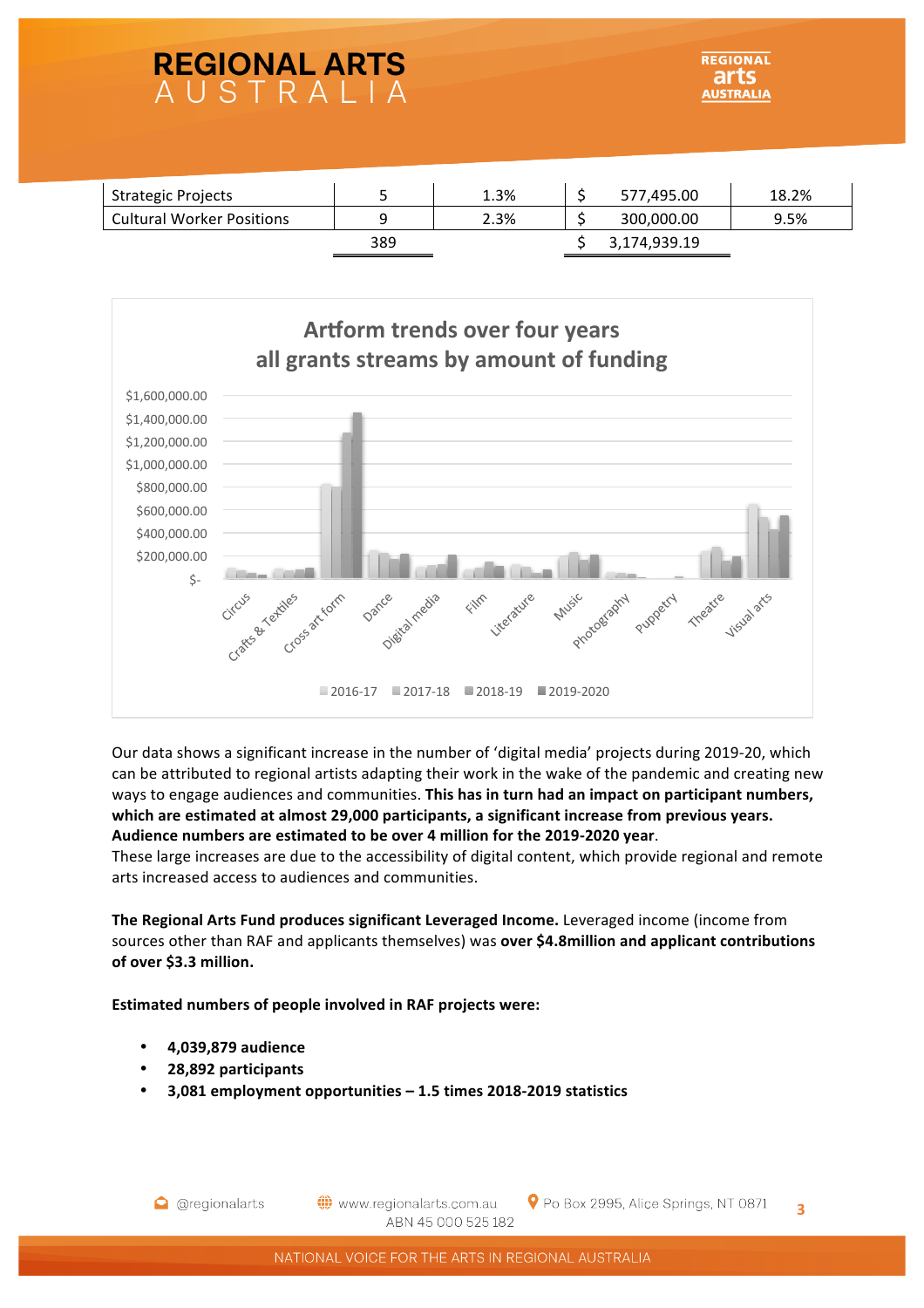## **DEMAND OF THE FUND**

Demand for the fund continues to be high, with a national success rate of 31%. Overall, the fund remains a competitive across regional, rural and remote Australia.



## **IN TASMANIA INCREASING DEMAND IS SIGNIFICANT**

As shown in recent ABS and CommSec reports, Tasmania continues to demonstrate a strong growing economy and population growth. Likewise, the Tasmanian arts sector is growing exponentially. While the recent Recovery boost data demonstrates overwhelming demand for funding for regional arts in Tasmania, this has been the culmination of Strategic promotion, roadshows, support services, connectivity and capacity building for the fund and its applicants over the past two years.

This is reflected in the regular delivery of RAF by the increasing rates of application numbers, rates of first-time applicants and applicant inquiries. A strong example of this is the increasing demand for Quick Response Grants in Tasmania. Measured against July-December 2018 data from the fund (when administered by Arts Tasmania), RANT has recorded approximately a 100% increase in applicants per round in 2019 and almost 200% increase per round in 2020.

**Q** regionalarts

www.regionalarts.com.au ABN 45 000 525 182 Po Box 2995, Alice Springs, NT 0871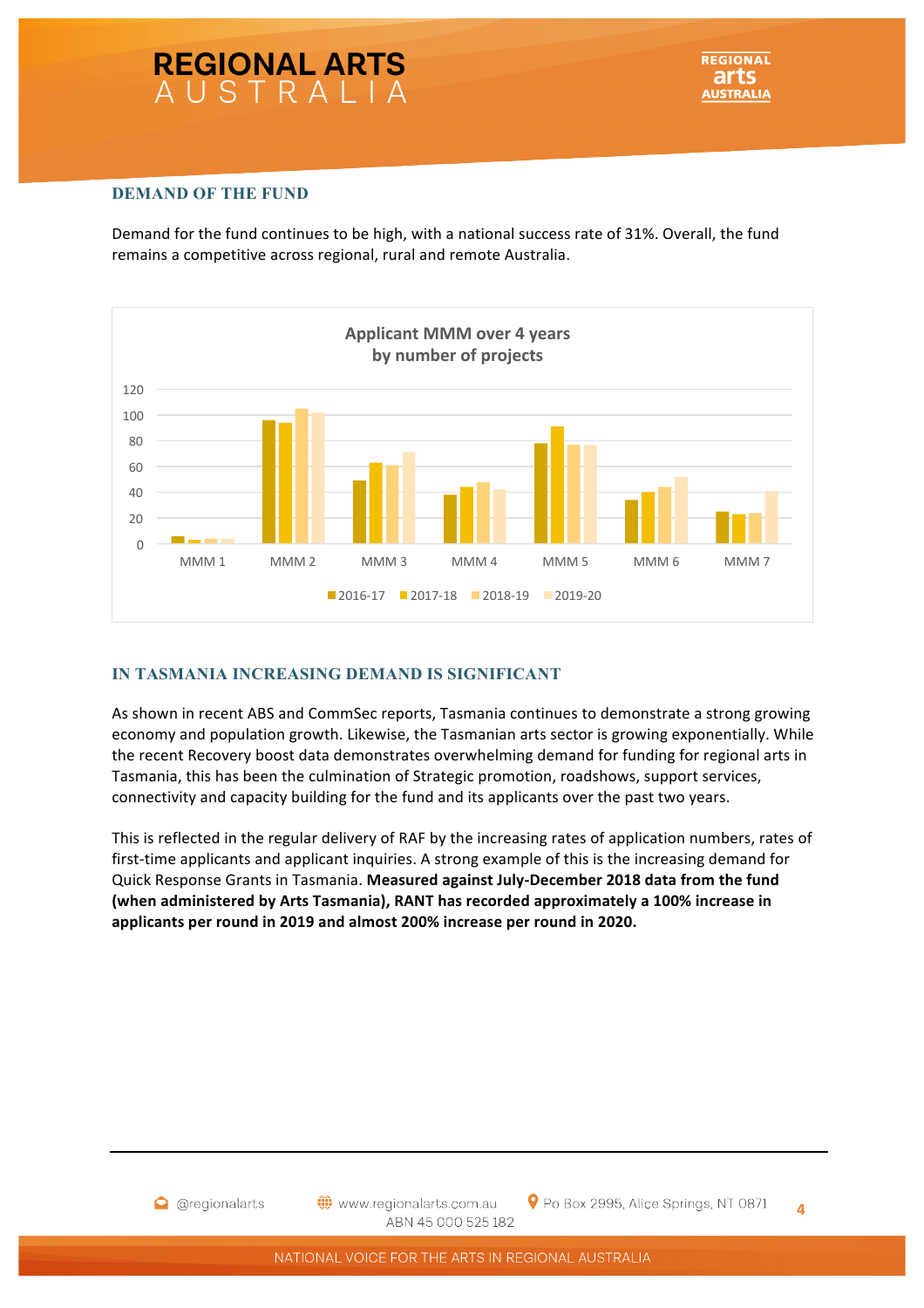

## **\$10M RAF RECOVERY BOOST**

In April 2020, we welcomed the targeted support for regional arts with the \$10m Recovery Boost to the Regional Arts Fund and are pleased to provide a national update on the program to date.

Regional Arts Australia liaised with its state-member organisations to understand the immediate and long-term needs of the affected communities they serve. Their answers universally pointed to the importance of integrating arts and culture into the immediate, medium and long term economic, social and cultural recovery process.

The RAF Recovery Boost funds are being delivered through the mechanisms of the RAF. The program has been designed for best practice recovery and responsiveness to the needs of each jurisdiction (State and Territory needs). We designed and implemented a three-phase program of Recovery funding that moves across three stages from Relief to Recovery and Renewal.

#### **Relief**

Relief grants were designed to assist regional artists, arts organisations and communities to meet their immediate needs. This included asset replacement or purchase, support for arts practice (including self-directed residency/research and development), small projects and professional development opportunities. 

The RAF Relief program was open from 1 July 2020, on an ongoing basis until 26 October when all funds were fully expended. A total of 236 projects were supported, to the value of \$980,797.67<sup>1</sup>

|                                                       | # relief |                      |
|-------------------------------------------------------|----------|----------------------|
| <b>Project Type</b>                                   | grants   | \$ amount of funding |
| Arts project                                          | 76       | 315,660.60           |
| Professional development for artists and arts workers | 134      | 564,158.07           |
| Community capacity building project                   | 26       | 100,979.00           |
|                                                       | 236      | 980,797.67           |

**C** @regionalarts

<u> 1989 - Johann Stein, fransk politiker (d. 1989)</u>

www.regionalarts.com.au ABN 45 000 525 182

 $^1$  this includes QRG funds from Qld of \$51,868 (approximately 10 projects)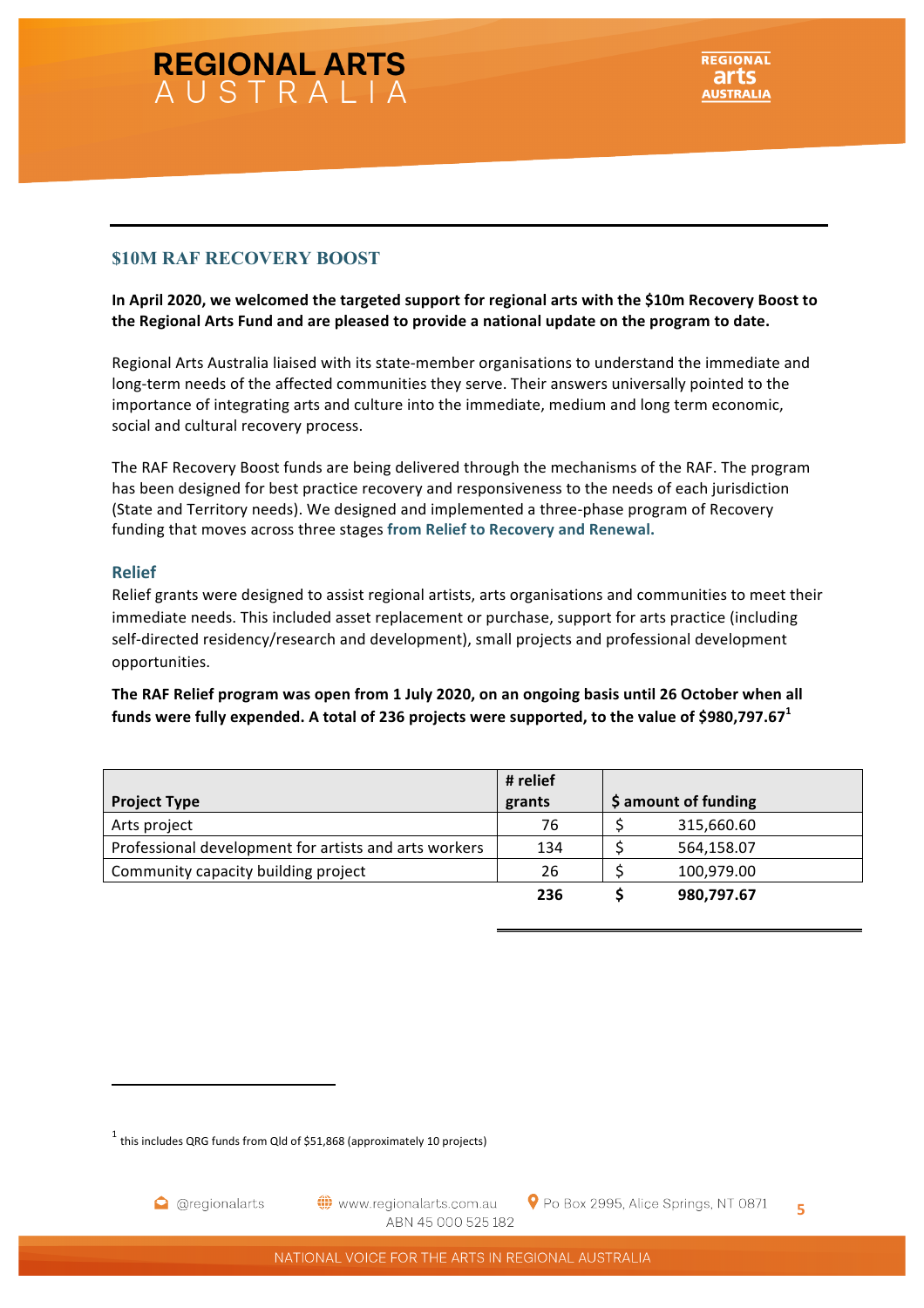

Funding were provided across all artforms:

|                            | # relief |                      |     |
|----------------------------|----------|----------------------|-----|
| <b>Artform</b>             | grants   | \$ amount of funding | %   |
| <b>Visual arts</b>         | 78       | \$<br>327,675.20     | 33% |
| <b>Music</b>               | 34       | \$<br>141,120.85     | 14% |
| Digital media              | 30       | \$<br>113,438.90     | 13% |
| Cross art form             | 27       | \$<br>109,271.00     | 11% |
| Theatre                    | 17       | \$<br>73,332.00      | 7%  |
| <b>Crafts and Textiles</b> | 12       | \$<br>51,945.00      | 5%  |
| Dance                      | 9        | \$<br>37,676.00      | 4%  |
| Photography                | 8        | \$<br>35,319.00      | 3%  |
| Film                       | 7        | \$<br>31,609.00      | 3%  |
| Circus                     | 6        | \$<br>28,922.72      | 3%  |
| Literature                 | 7        | \$<br>26,528.00      | 3%  |
| Puppetry                   | 1        | \$<br>3,960.00       | 0%  |
|                            | 236      | \$<br>980,797.67     |     |

#### Demand on the Relief funding was high.

**472 applications were received and a total "ask" of \$2,031,944.77.**

RAF Relief has distributed 6.5 x what we would usually distribute through RAF Quick Response grants. Over the last 4 years, as an average, the RAF Quick Response stream has delivered \$447,912 annually (which equates to approximately \$112,000 / per quarter).

In the quarter July- September 2020 RAF Boost distributed \$722,972.67 through the RAF Relief fund, which is 6.5 x our average delivery.

**Q** regionalarts

www.regionalarts.com.au ABN 45 000 525 182 Po Box 2995, Alice Springs, NT 0871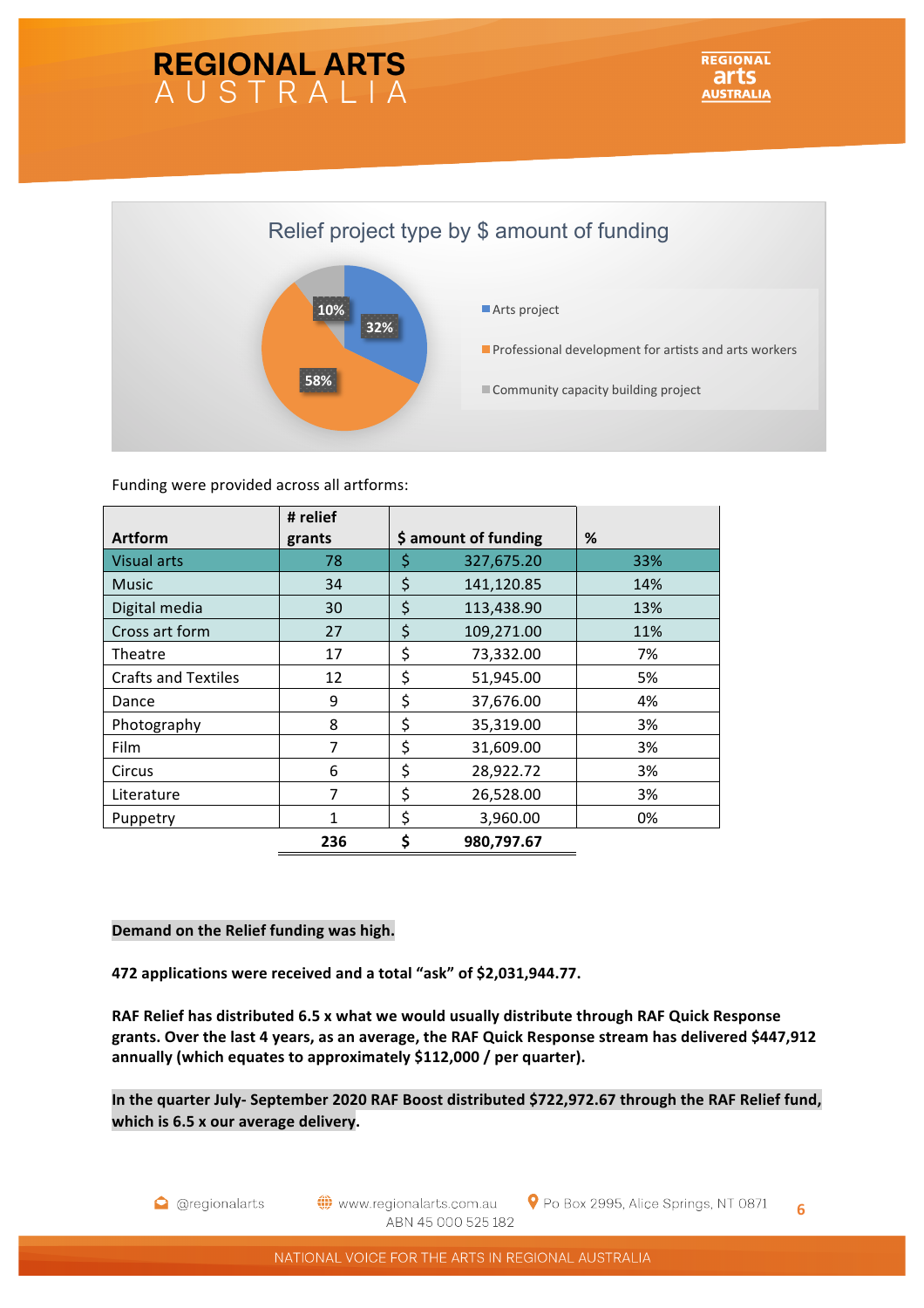#### **Recovery**

Recovery grants were designed to meet the medium-term recovery needs of artists, organisations and communities. Projects in this program focus on activities that assist in recovery the impacts of COVID-19. Project activities could include creative recovery projects, training programs, operational recovery plans, asset purchase or replacement (up to \$5000) and the development of risk plans and emergency operating procedures and responses.

Nationally 343 applications were received, with a total "ask" of \$9,153,684.00 for available funds of \$1.88 million. The demand on this funding was extremely high with the round receiving five times the applications to the available allocation. The highest demand was in NSW, Vic and Tasmania.

Applications were assessed by peer panels, appointed by Regional Program Administrators in all States and the NT.

**73 Recovery projects commenced from 1 January 2021** and can take up to two years to be completed Funds will be used for a variety of activities including; upskilling, mentorships, access to facilities, developing new work, and bringing community together, digitising First Nations cultural content, developing podcasts and live streaming of exhibitions, events and performances.

#### **Renewal**

Renewal grants will provide up to three years of funding to support projects that have strong partnerships and demonstrated long term outcomes, with sustainable future-positioning focus.

These projects will be strategic in nature. Collaborations across State and Territory borders are encouraged. The projects can be process-driven and provide an opportunity to think beyond 'snap back' and to consider renewed arts practice and learning processes.

The renewal program is being assessed against the RAF Objectives and the following additional principles: 

- Community confidence (evidenced by connectivity)
- Creative confidence (evidenced by arts practice)
- Business confidence (evidenced by partnerships)

Project activities could include partnership projects, community events or programs, First Nations-led renewal and wages for workers (First Nations worker positions are encouraged).

The program is rolling out in different timelines across the country: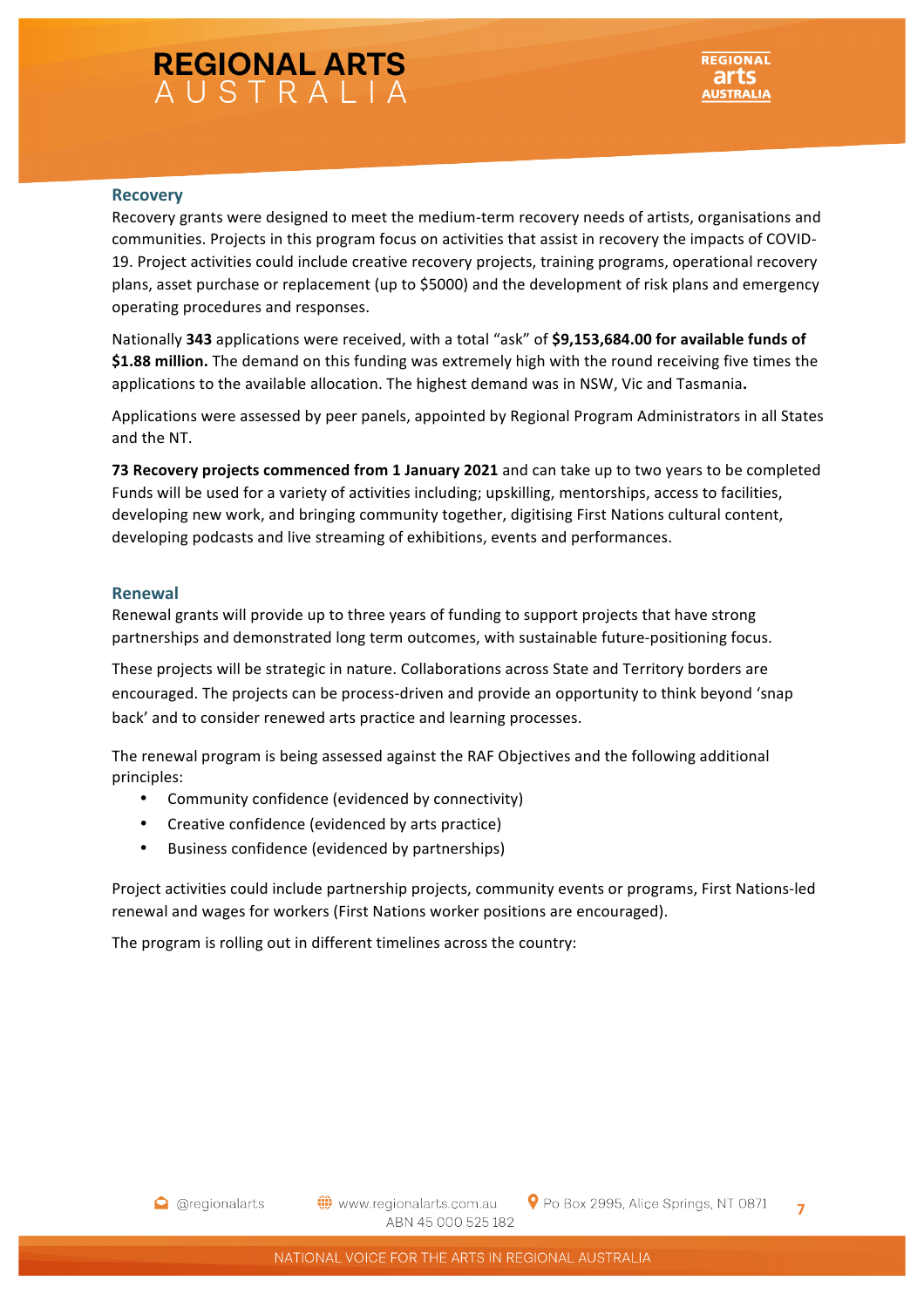| <b>RENEWAL GRANTS</b>      | <b>NUMBER OF</b><br><b>APPLICATIONS</b> | <b>AMOUNT</b><br><b>REQUESTED</b> | <b>NUMBER</b><br>APPROVED /<br>TO BE<br><b>APPROVED</b> | <b>AMOUNT</b><br><b>AVAILABLE/TO BE</b><br><b>AWARDED</b> |
|----------------------------|-----------------------------------------|-----------------------------------|---------------------------------------------------------|-----------------------------------------------------------|
| NSW - Regional Arts NSW    | 23                                      | 2,621,200<br>\$.                  | 7                                                       | \$<br>668,088                                             |
| NT - Darwin Community Arts | 9                                       | Ś.<br>1,080,000                   | $\overline{2}$                                          | \$.<br>240,000                                            |
| Qld - Flying Arts Alliance | 27                                      | \$<br>4,050,000                   | $\overline{4}$                                          | \$<br>600,000                                             |
| Tas – RANT Arts            | 18                                      | \$.<br>2,160,000                  | $\overline{2}$                                          | \$.<br>240,000                                            |
|                            | 77                                      | ς.<br>9,911,200                   | 15                                                      | Ś<br>1,748,088                                            |

#### **STATE BY STATE TRENDS**

**In Tasmania,** through the Recovery Boost, RANT has measured a remarkable increase in demand for the Regional Arts Fund. Comparing the Relief round data against an average of previous program RAF demand (from January 2019 – March 2020) measures this quantifiable increase:

- Overall 7 x increase in demand
- 4 x increase in demand measured against the Community Grant program
- 10-x increase in demand measured against the Quick Response Grant program.

A qualitative demonstration of the increase of the reach of RAF in Tasmania through the Recovery Boost can be seen in the ratio of returning to first-time applicants. For the Relief round, there were approximately 49% first-time applicants, including 5 first-time applicant organisations.

In Victoria, the State most heavily impacted by the pandemic shutdowns, 189 applications were received for the 'Relief' component of the Regional Arts Fund Recovery Boost in the **three months** from July-September, seeking support for small equipment; research and development; marketing and digital support; and presentations costs in a changed COVID-19 environment. This compares to 202 Quick Response Grants received in the six years from 2014 to 2020.

This is despite the local regional arts administrator Regional Arts Victoria delivering a similar small grants recovery program through May 2020 on behalf of the State Government  $-$  a program which itself received 397 applications in five weeks.

Victoria, like NSW and South Australia, also finds itself dealing with the ongoing impacts of the 2019-20 Black Summer bushfires. Creatives and communities in these impacted areas continue to face additional challenges in their recovery, requiring a mix of both grants, on-the-ground support, and ongoing training and preparedness.

**C** @regionalarts

www.regionalarts.com.au ABN 45 000 525 182 P Po Box 2995, Alice Springs, NT 0871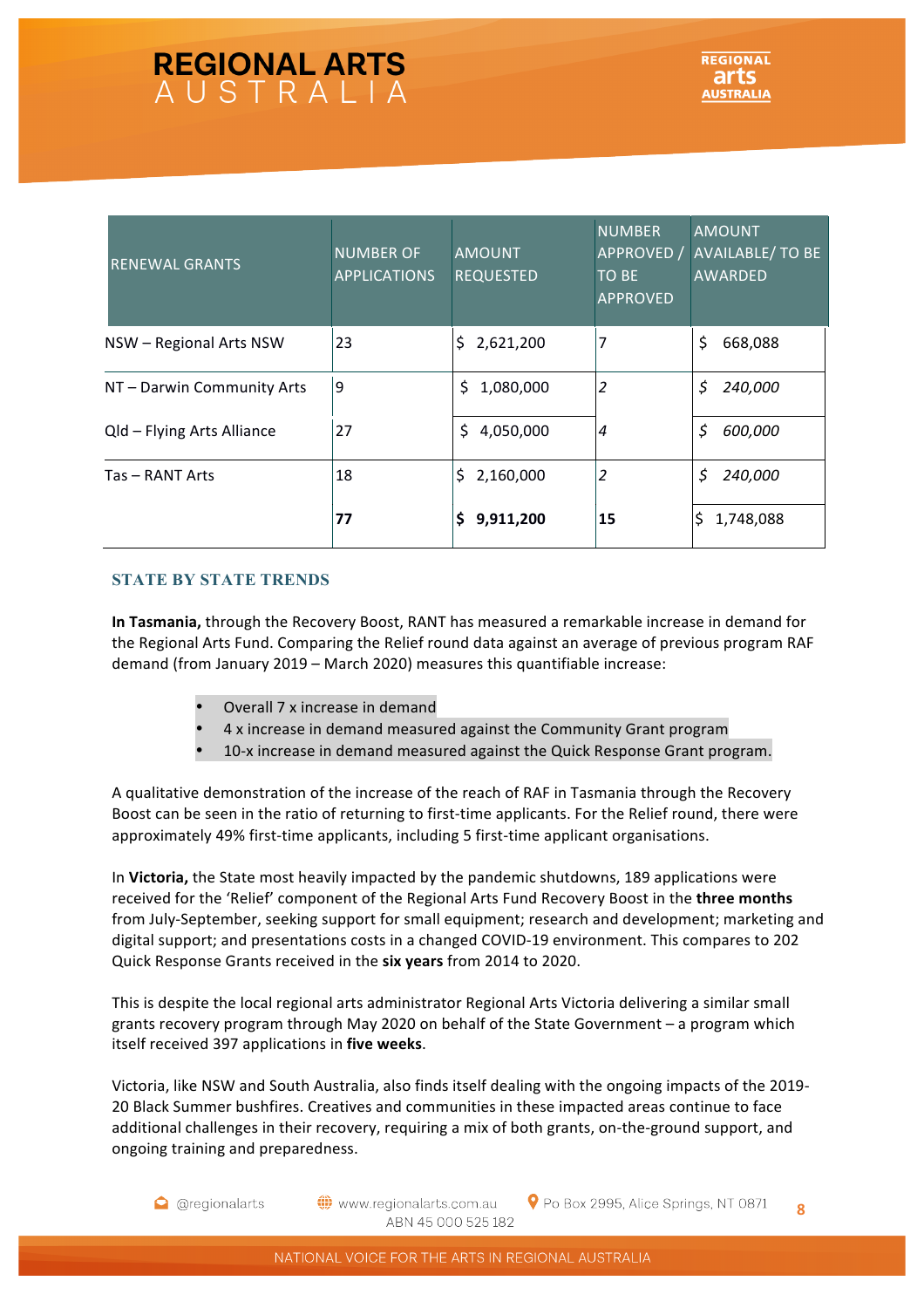#### **VALUE FOR MONEY**

RAA has demonstrated a 22-year history of responsibly managing the Regional Arts Fund. We inherently understand how to use partnerships to leverage support, how to create programs that have specific outcomes that support the sector in a cost effective way.

By June 2021 we will have collated a five-year data set and will be in a position to present this information and display artform activity across regional Australia. As the national voice for arts and culture in regional Australia, Regional Arts Australia's role is one of a connector, joining the dots and facilitating the exchange.

Our latest public interactive data from RAF competitive grants 2019-2020 can be viewed here: https://regionalarts.com.au/regional-arts-fund/raf-projects-and-data

RAF Case Studies can be viewed here: https://regionalarts.com.au/resources

#### **RECOMMENDATIONS**

An investment in the RAF as a mechanism for investment provides a tested, rigorous, competitive national process that prioritises effective and responsive support. Both Regional Arts Australia and the Regional Arts Fund provide the government with a direct, cost effective and fiscally responsible means to boosting innovation within the national cultural ecosystem.

Demand for the Regional Arts Fund is higher than ever with some jurisdictions seeing an almost 70% un-met need and demand across applications. We recommend;

#### A: An Extension of the \$10m RAF Recovery Program for 2021-2022.

Recovery doesn't just happen in one step and it's not necessarily linear. The demand on this fund has been enormous, which demonstrates the need and also points to breadth and diversity of artists and organisations practicing in regional and remote geographies. Recovery is going to take time.

B: The Regional Arts Fund be increased in value and restored to its pre 2010 value by lifting the total value of the fund to \$22.5 million over four years. This is a commitment to increase the annual fund by \$2m a year (\$8million over 4 years).

C: An investment of \$250,000 a year (\$1 million over 4 years) as core funding to Regional Arts Australia. This funding will ensure arts and creative industries continue to bridge a cultural and **geographic divide by respecting and valuing contemporary regional practice across the national regional landscape and regional, rural and remote communities**.

The above support would facilitate an effective and responsive national Regional Arts program. The additional funds would increase artistic and creative activity across regional, rural and remote Australia through multi-artform, cross-industry and multi-location projects and regional development.

**Q** @regionalarts

 $\bigoplus$  www.regionalarts.com.au ABN 45 000 525 182 P Po Box 2995, Alice Springs, NT 0871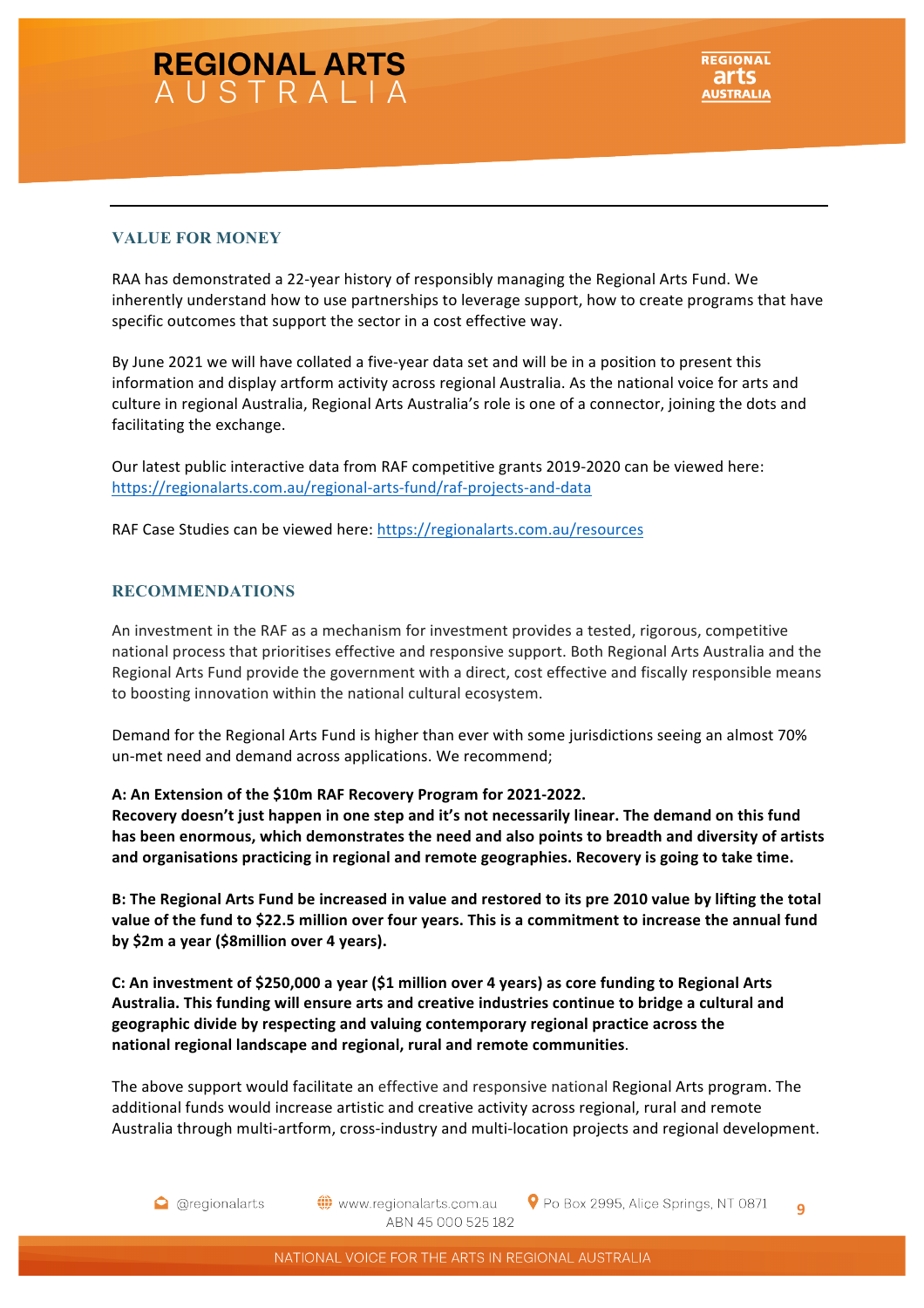Regional Arts Australia's guiding principle is that 'place' is central to creative practice. It provides profound practical and emotional links between the economies and synergies of artistic and cultural practice. Our programs are contemporary, relevant and increasingly necessary.

#### **Significant Focus would be placed on:**

#### **Industry led responses**

**Investment in valuable, regionally-led and industry-led programs such as those managed by Regional Arts Australia provide timely support regions, industries and communities.** 

The arts are vital in the recovery and renewal process, and integral in planning and delivery of responses to drought, floods, bush fires and Australian Covid19. Support for small to medium organisations to lead the recovery efforts, administering funding, developing and delivering local community-led recovery projects that engage local artists, local audiences and creative regional tourism initiatives. Small to medium not-for-profit organisatons are agile and can respond both promptly and deeply to community needs, especially when they are embedded in the communities they serve.

#### **Place Based Programs**

Programming that positions community participation and the distinctive assets of their regional localities at the heart of reactivation. Designed to unlock the cultural ambition and potential of **regional Australia.**

Place-based programs seed longer-term cultural and economic sustainability, boosting local capacity, diversifying audience engagement, increasing accessibility and connection. Investment in innovative approaches and new types of programming within existing areas of strength such as festivals and cultural infrastructure would make arts, cultural and creative activities more accessible to all Australians. 

A whole of ecosystem model will reactivate the cultural and creative industries by developing local capacity and content, providing employment, and exploring new models of co-commissioning, coproducing, and investing. Economic beneficiaries will include small businesses, local hospitality and accommodation providers, freelance arts and media workers, performing arts centres and their personnel.

#### **Cultural Tourism**

#### Supporting Cultural Tourism and cultural experiences for local audiences and visitors.

Placed based, local programs support cultural activity for communities to participate in the arts, for audiences and tourists to celebrate 'place'. Investment in Arts & Culture to work alongside the Tourism and Hospitality sectors will support consumer confidence and activate engagement, which in turn will support to grow jobs and local businesses.

**Q** @regionalarts

P Po Box 2995, Alice Springs, NT 0871